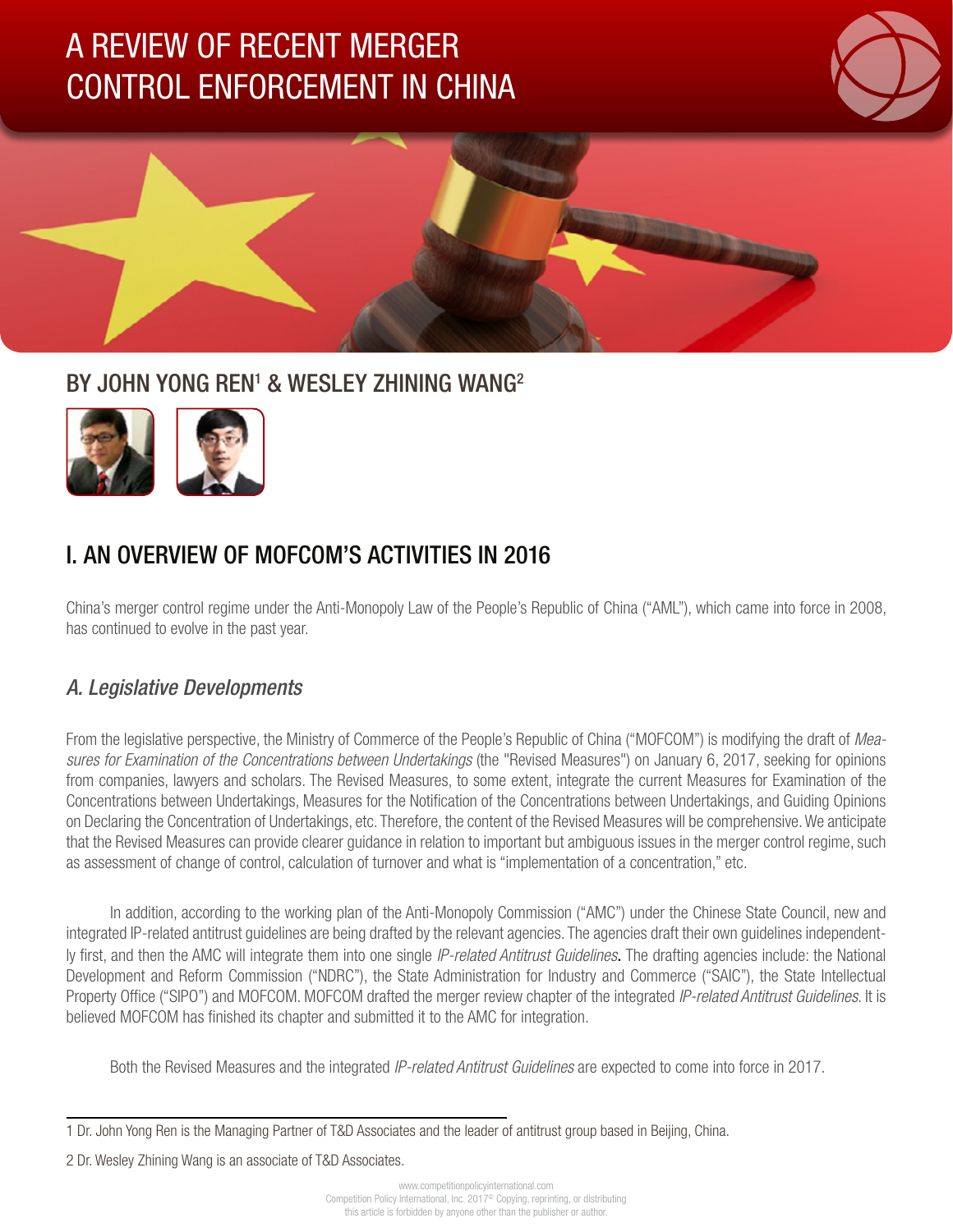Moreover, according to the "deepen reform" working plan of the State Council, MOFCOM will coordinate with other Chinese anti-monopoly enforcement agencies (i.e. the NDRC and the SAIC) to promote the *Opinions of the State Council on Establishing the Fair*  Competition Review System in the Development of Market System.<sup>3</sup> According to the Opinion, MOFCOM's future rules and guidelines are subject to the Opinion's fair competition review.

### *B. MOFCOM's Enforcement in Practice*

In practice, MOFCOM had a record year again in 2016. According to the MOFCOM spokesman, in 2016, MOFCOM received 378 merger notifications, conducted reviews of 360 cases, and concluded 395 cases. In 2016, 324 cases, or 82 percent of all cases, were concluded during the 30-calendar day Phase I period, an increase of 8 percent from that of 2015.<sup>4</sup> In addition, cases that were processed under the simplified procedure accounted for 76 percent of all filings. Approximately 98.6 percent of all simplified procedure cases that were filed were concluded during the Phase I stage.

In 2016, MOFCOM publishes two approvals with remedies: Anheuser-Busch InBev/SAB Miller<sup>5</sup> and Abbott/LightLab.<sup>6</sup> The two cases are both horizontal mergers. For *Anheuser-Busch InBev/SAB Miller*, the relevant product was beer and the combined market share exceeded 40 percent. For *Abbott/LightLab*, the relevant product was small vascular closure device and the combined market share exceeded 95 percent. Not surprisingly, the remedies adopted in both the two concentrations are structural, i.e. divesture.

It is also notable that one notification was withdrawn from MOFCOM: *Lam Research/ KLA-Tencor*. On October 5, 2016, Lam Research announced that it gave up the acquisition of KLA-Tencor. MOFCOM formally initiated the review process on April 21, 2016. In 2015, Lam and KLA-Tencor were the second largest and the fifth largest semiconductor manufacturers in the world. After the presumptive merger, the new enterprise would be the largest in the world. During the review process, MOFCOM had close cooperation with the anti-monopoly law enforcement agency of the United States and South Korea, and exchanged views on issues such as the review progress and fair competition, etc.

In addition to the finished high profile cases, MOFCOM is reviewing a few high profile concentrations which are simultaneously reviewed by other major antitrust jurisdictions, such as *Dow/DuPont, Bayer/Monsanto* and *ChemChina /Syngenta*. In such high profile cases, MOFCOM tends to ask for waivers more often than before, which indicates that the communications and cooperation between MOFCOM and antitrust authorities in other jurisdictions are more and more frequent. According to MOFCOM's official press release on January 11, 2017,<sup>7</sup> in 2016, MOFCOM cooperated with the antitrust enforcement authorities in the U.S. and EU in more than 10 merger filings. Such cooperation is beneficial to the legal certainty of enforcement and consistency within different jurisdictions.

Last but not least; MOFCOM published four decisions regarding the punishment of failure to notify since 2016. For comparison, in 2015, MOFCOM also published four punishment decisions for failure to notify. In 2014, MOFCOM published three. In the latest published punishment decision, MOFCOM held that Canon and Toshiba Medical violated the AML because they failed to notify Canon's acquisition of Toshiba Medical before implementation. Therefore, MOFCOM imposed a fine of RMB 300,000 (about USD \$43,500) upon Canon.8

<sup>3</sup> Order of the State Council [2016] No. 34, published on June 1, 2016, and are promulgated for implementation as of June 1, 2016.

<sup>4</sup> See, Qin Zhengyang, "MOFCOM: 2016 Antitrust Review Achieved Remarkable Results", [秦正阳: "商务部: 2016反垄断审查取得显著 成效" 1 China Review Network, January 5, 2017, available at: [http://hk.crntt.com/doc/1045/3/2/3/104532391.html?coluid=45&kindid=0&docid=](http://hk.crntt.com/doc/1045/3/2/3/104532391.html?coluid=45&kindid=0&docid=104532391&mdate=0106105655) [104532391&mdate=0106105655](http://hk.crntt.com/doc/1045/3/2/3/104532391.html?coluid=45&kindid=0&docid=104532391&mdate=0106105655).

<sup>5</sup> See, the official website of MOFCOM: [http://fldj.mofcom.gov.cn/article/ztxx/201607/20160701369044.shtml.](http://fldj.mofcom.gov.cn/article/ztxx/201607/20160701369044.shtml)

<sup>6</sup> See, the official website of MOFCOM: [http://fldj.mofcom.gov.cn/article/ztxx/201612/20161202440204.shtml.](http://fldj.mofcom.gov.cn/article/ztxx/201612/20161202440204.shtml)

<sup>7</sup> See, "MOFCOM's Annual Review in 2016, Volume 20", available (in Chinese) at: [http://www.mofcom.gov.cn/article/ae/](http://www.mofcom.gov.cn/article/ae/ai/201701/20170102499312.shtml) [ai/201701/20170102499312.shtml](http://www.mofcom.gov.cn/article/ae/ai/201701/20170102499312.shtml).

<sup>8</sup> See, MOFCOM's official website: [http://fldj.mofcom.gov.cn/article/ztxx/201701/20170102495433.shtml.](http://fldj.mofcom.gov.cn/article/ztxx/201701/20170102495433.shtml)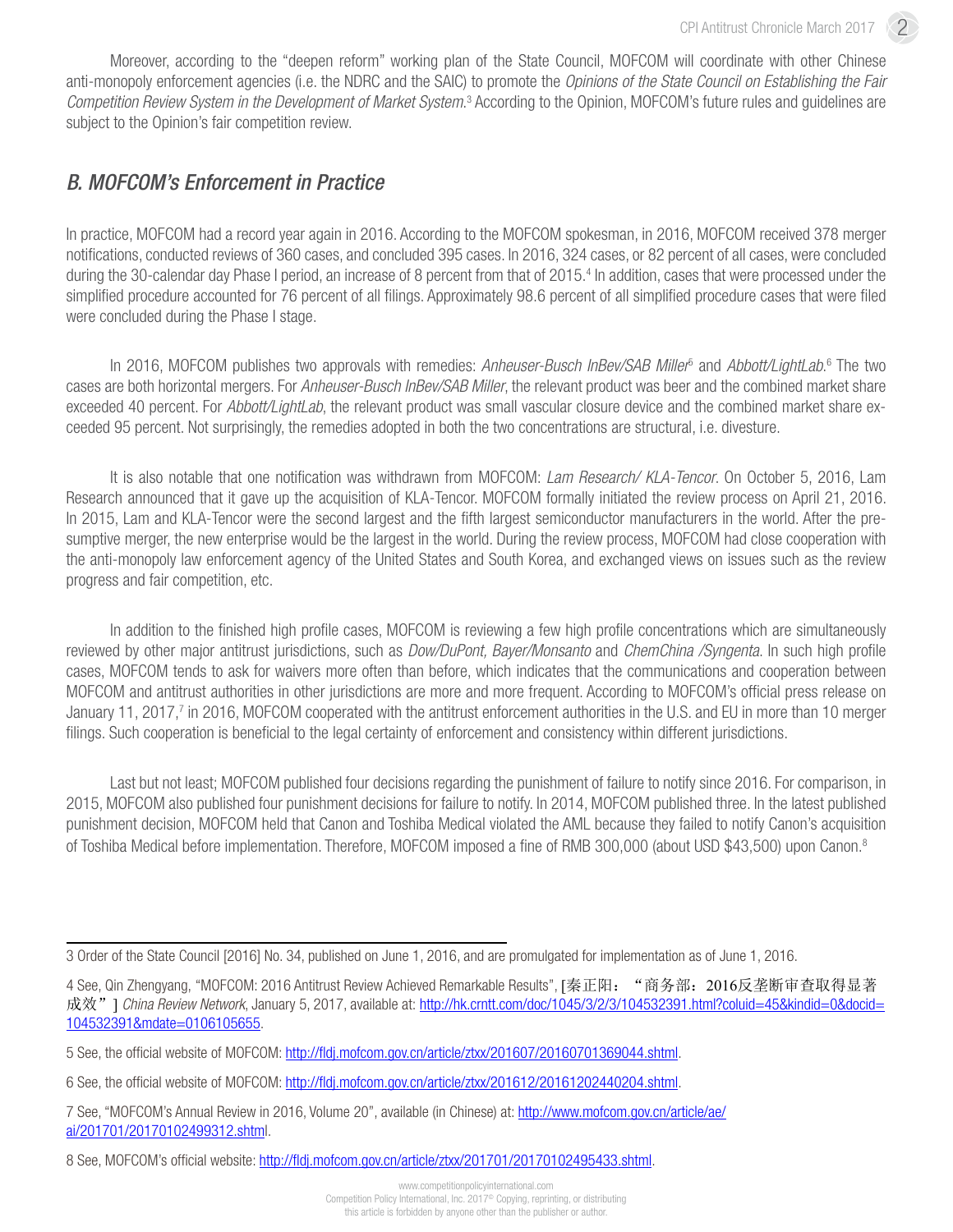# II. SOME NEW PRACTICE DEVELOPMENTS IN 2016

## *A. Continue to Strengthen the Investigation towards Failure to Notify*

It is notable that in practice, MOFCOM continues to strengthen its investigation towards the failure to notify concentration before implementation.

In relation to the punishment method, fines are the main punishment method. The amount is around RMB 300,000-400,000 (about USD \$43,500-\$58,000). Although the monetary punishment seems light, MOFCOM's publication of its punishment decision will have significant negative impact on a company's reputation, especially when the company is a reputable publicly listed company. In addition, MOFCOM will ask the companies concerned to stop the concentration immediately and file the notification from the very beginning, which can be very time consuming. Therefore, for a concentration which reaches the turnover thresholds, it is highly inadvisable for the notifying party(s) to implement the concentration before obtaining MOFCOM's approval. Moreover, according to MOFCOM Anti-Monopoly Bureau's Deputy Direct General, Mr. Han Chunlin, "MOFCOM will further strengthen the investigation and punishment towards the activity of illegal failure to notify."9

### *B. Stricter Formality Requirement of the Notification Form*

According to MOFCOM's recent practice, formality requirement tends to be stricter than before. It seems MOFCOM is paying more and more attention to quantity analysis and details rather than just general and brief descriptions. This tendency is evident typically from the following two aspects.

#### 1. Defining Relevant Product Market

It seems that MOFCOM recently requires the notifying party(s) to provide more comprehensive and detailed descriptions in defining the relevant product market than before.

According to Article 4 of the *Guidelines of the State Council's Anti-monopoly Commission Concerning the Definition of Relevant Markets* ("Guidelines of Relevant Markets"),<sup>10</sup> the scope of the relevant market mainly depends on the degree to which the commodities (territories) can be substituted for one another. The substitutability includes demand side and supply side.

According to MOFCOM's practice, it normally asks the notifying party(s) to provide: ( i ) an introduction of the relevant product; ( ii ) an analysis regarding whether the relevant product constitutes an independent relevant market; and ( iii ) an analysis regarding whether the relevant product market can be further segmented.

First, for an introduction of the relevant product, MOFCOM requires the notifying party(s) to provide a comprehensive, detailed and thorough introduction of the relevant products.

Second, for the analysis regarding whether the relevant product constitutes an independent relevant market, although in the absence of explicit rules, according to MOFCOM's practice, it requires the notifying party(s) to provide analysis on demand and supply substitutability, including the detailed analysis from all of the following aspects:

- Market price;
- Switch cost:

10 *The Guidelines of Relevant Markets* was enacted by Anti-monopoly Commission under the State Council, and came into force on May 24, 2009.

<sup>9</sup> See, Wang Xiao: "Chinese Anti-Monopoly Enforcement is Fully Accelerating", [王晓:我国反垄断执法全面提速], *[www.comnews.cn](http://www.comnews.cn)*, January 23, 2017, available at: [http://epaper.comnews.cn/news-1157550.html.](http://epaper.comnews.cn/news-1157550.html)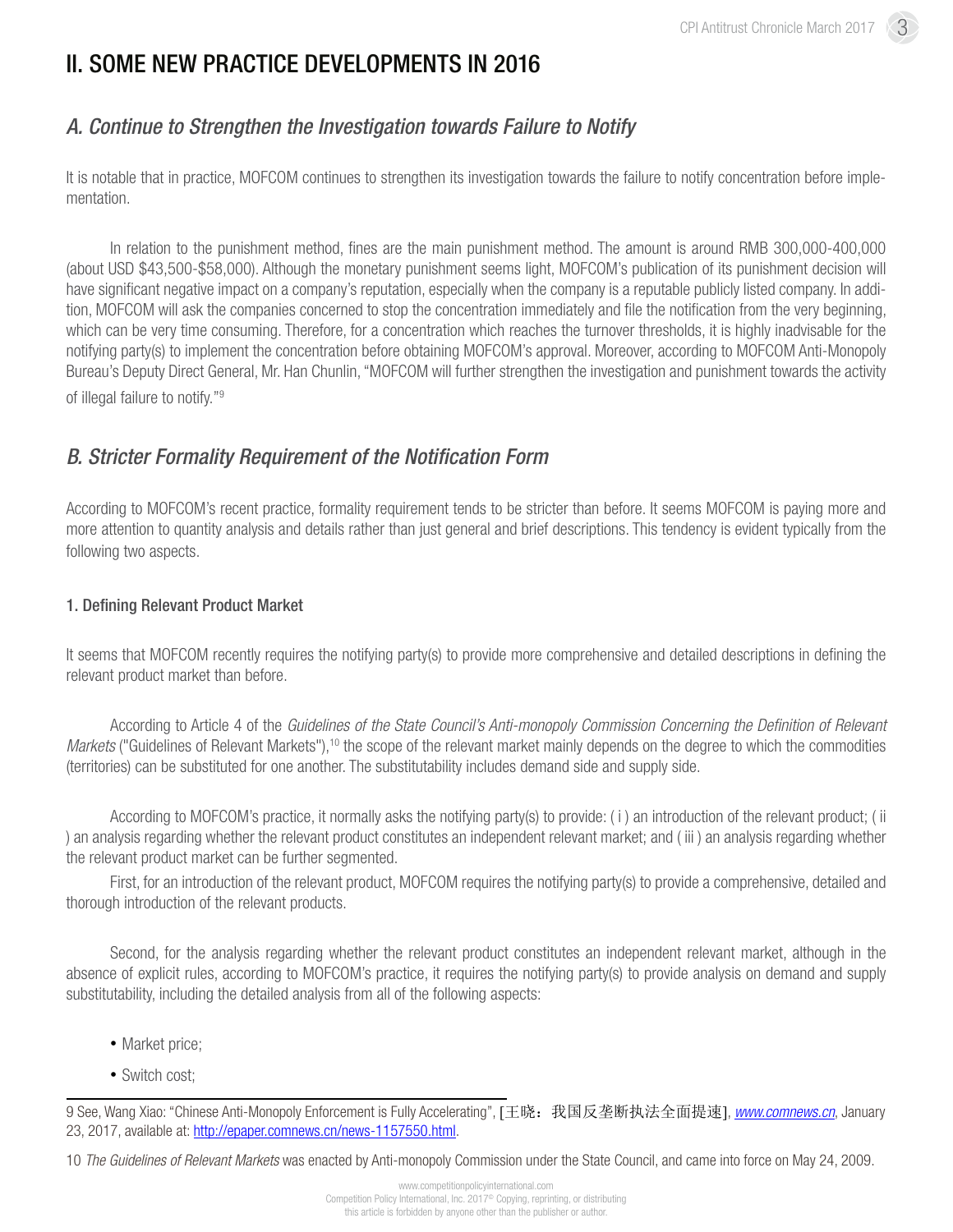- Production/ Manufacturing process;
- Functions of the product; and
- Industry opinions.
- •

Third, in order to assess whether the relevant market needs to be further segmented, MOFCOM requires the notifying party(s) to provide detailed analysis from all of the following aspects:

- Demand substitutability of the segmented products;
- Supply substitutability analysis (including the production switch) of the segmented products;
- Market price of the segmented products;
- Production/manufacturing process of the segmented products;
- Functions of the segmented products; and
- Industry opinions.

In addition, MOFCOM, more and more, requires notifying party(s) to add quantitative analysis and supportive data in relation to demand and supply substitutability analysis, the existence of neighboring market, the possibility of conducting tying/bundling, etc.

#### 2. Defining Relevant Geographic Market

In relation to defining geographic market, recently, MOFCOM's formality requirement in this section can be very strict. MOFCOM strictly requires the notifying party(s) to provide the following information of the relevant products:

- The relevant product's import and export volume and percentage in the last year;
- HS code;
- Tariff rate (both MFN and GEN);
- Transportation cost ratio of the sales price of the product, etc.

The above remarks need to be supported by quantitative analysis and supportive data.

In practice, MOFCOM values the above factors carefully when analyzing the geographic scope. For example, if the export percentage of a product is high, international transaction cost and the tariff rate are low; MOFCOM may define the relevant geographic market as worldwide. On the other hand, if the import percentage of a product is low while the international transaction cost and the tariff rate are high, MOFCOM may regard the relevant geographic market as national. Nevertheless, it is notable that for some special products (such as drugs and pesticides), the import volume and percentage are high and the transportation cost is low. However, the geographic market of such products could be regarded as national because of the strict regulatory framework in China.

#### 3. Possible Consequence of Failing to Provide the Information Required

If the notifying party(s) fails to satisfy the above formality requirements, most likely, MOFCOM will ask the party(s) to provide the above information in the responses to supplemental questions. However, MOFCOM might ask the notifying party(s) to refile the case if it believes absence of the above information has substantially affected the quality of the notification (e.g. making the notification misleading or incomplete).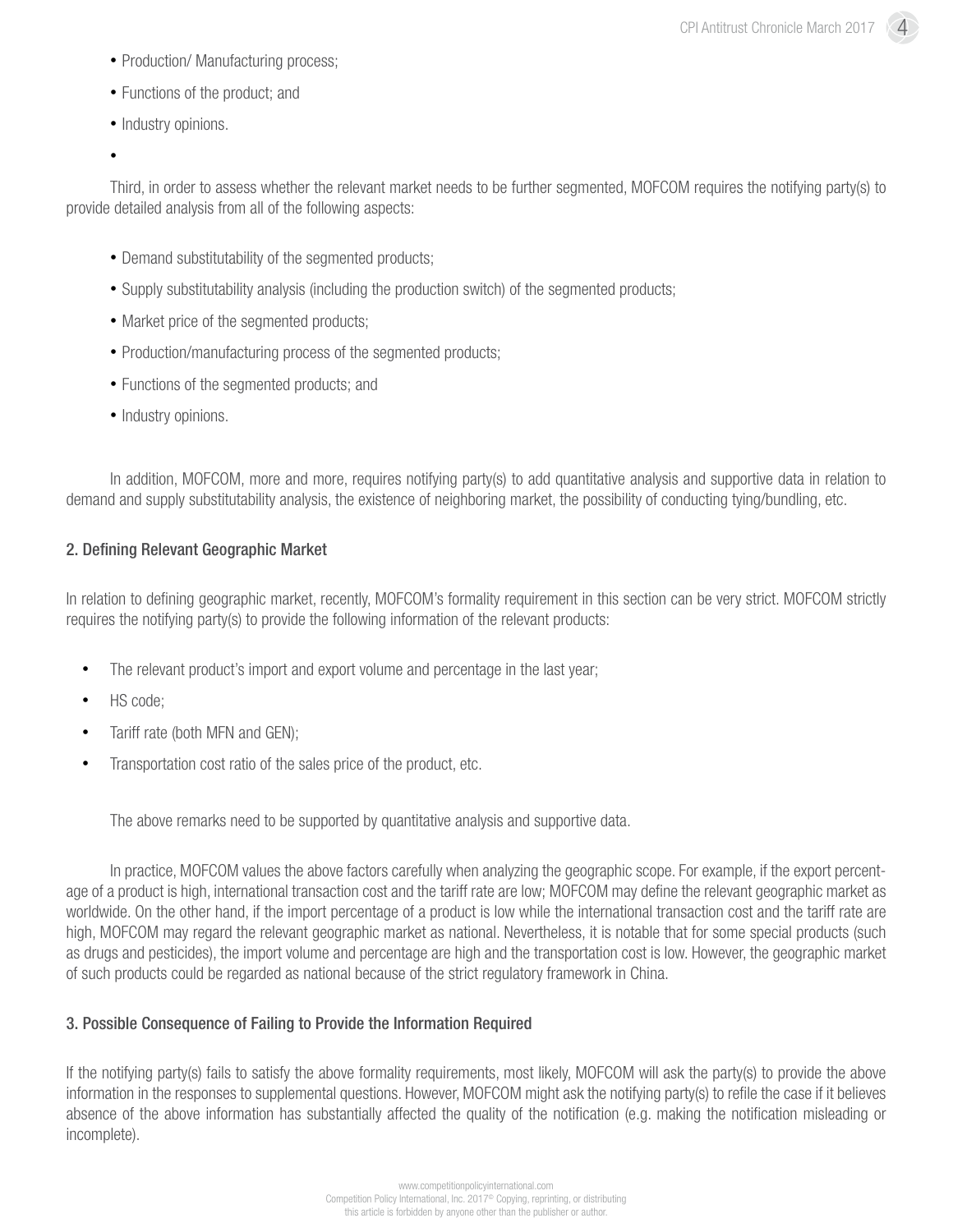# *C. Applying Simplified Procedure with More Caution: Revocation of Simplified Notification*

Article 2 of the *Interim Provisions for the Standards of the Simplified Procedure of the Concentrations between Undertakings* ("Simplified Notification Standard Provisions")<sup>11</sup> provides the criteria of applying simplified notification procedure.<sup>12</sup>

If a concentration is notified as a simplified case to MOFCOM, it should satisfy the above criteria. Otherwise, MOFCOM has the discretion to revoke the simplified notification. In 2016, it seems MOFCOM adopted a more cautious way to assess whether a notification qualifies the criteria in Article 2 of the Simplified notification Standard Provisions. Typically there are three possibilities:

#### 1. Revocation Because of Failure to Define the Neighboring Market

MOFCOM may ask the party(s) to revoke the simplified notification if either the first three criteria in Article 2 of the Simplified Notification Standard Provisions are not satisfied.

One of the most common situations of revocation faced by the notifying parties may be the failure to define neighboring market and if the market share in this market exceed 25 percent. Under the Chinese merger regime, there are no explicit rules about how to define the neighboring market. According to Footnote 37 of the standard normal notification form, neighboring market means a series of products which has complementary nature or the same group of customers and the same end use. MOFCOM mainly relies on two factors to assess the existence of neighboring market: (i) whether the products of the parties can be sold to the same group of customers; and (ii) whether the products of the parties are for the same end use. If the answers to the two questions are yes, MOFCOM normally will regard such products as "neighboring products" and thus define the neighboring market. Please note, MOFCOM seldom leaves the market definition open.

For a simplified notification, if the notifying party fails to identify the products of the parties which can be sold to the same group of customers and be used for the same end use, plus either of the relevant products' market shares exceeds 25 percent, MOFCOM may ask the notifying party to revoke the simplified notification because the concentration fails to meet the requirement of Article 2 (3) of the Simplified Notification Standard Provisions.

#### 2. Revocation Because the Segmented Market Share Exceeds the Thresholds

Another common reason for revocation is that the segmented market share exceeds the thresholds. In 2016, MOFCOM usually asks the notifying party(s) whether the relevant product market provided can be further segmented. Especially for some simplified cases, even if MOFCOM agrees that there is no need to further segment the relevant product market defined in the notification form, it may still ask for the market share data of the segmented markets. If MOFCOM finds that the market share of the segmented market(s) exceeds the thresholds provided by Article 2(1), (2) or (3) of the Simplified Notification Standard Provisions, the simplified notification may be revoked by MOFCOM.

<sup>11</sup> Announcement of the Ministry of Commerce [2014] No.12, on March 11, 2014.

<sup>12</sup> Article 2 provides: A concentration of undertakings that falls under any of the following circumstances may be treated as a simplified case:

<sup>( 1 )</sup> all the undertakings participating in concentration hold less than 15 percent of market share in total in the same relevant market;

<sup>( 2 )</sup> both upstream and downstream undertakings participating in concentration hold less than 25 percent of market share in the upstream and down stream market;

<sup>( 3 )</sup> the undertakings participating in concentration who neither in the same relevant market nor have any upstream and downstream relation-

ship hold less than 25 percent of market share in their respective markets that relate to their transaction;

<sup>( 4 )</sup> although joint ventures are established outside China by the undertakings participating in concentration, the joint ventures ("JV") do not engage in any economic activities in China;

<sup>( 5 )</sup> although the undertaking participating in concentration acquire the equities or assets of overseas enterprises, the overseas enterprises do not engage in any economic activities in China; or

<sup>( 6 )</sup> the joint venture jointly controlled by more than two operators is controlled through concentration by one or more of them.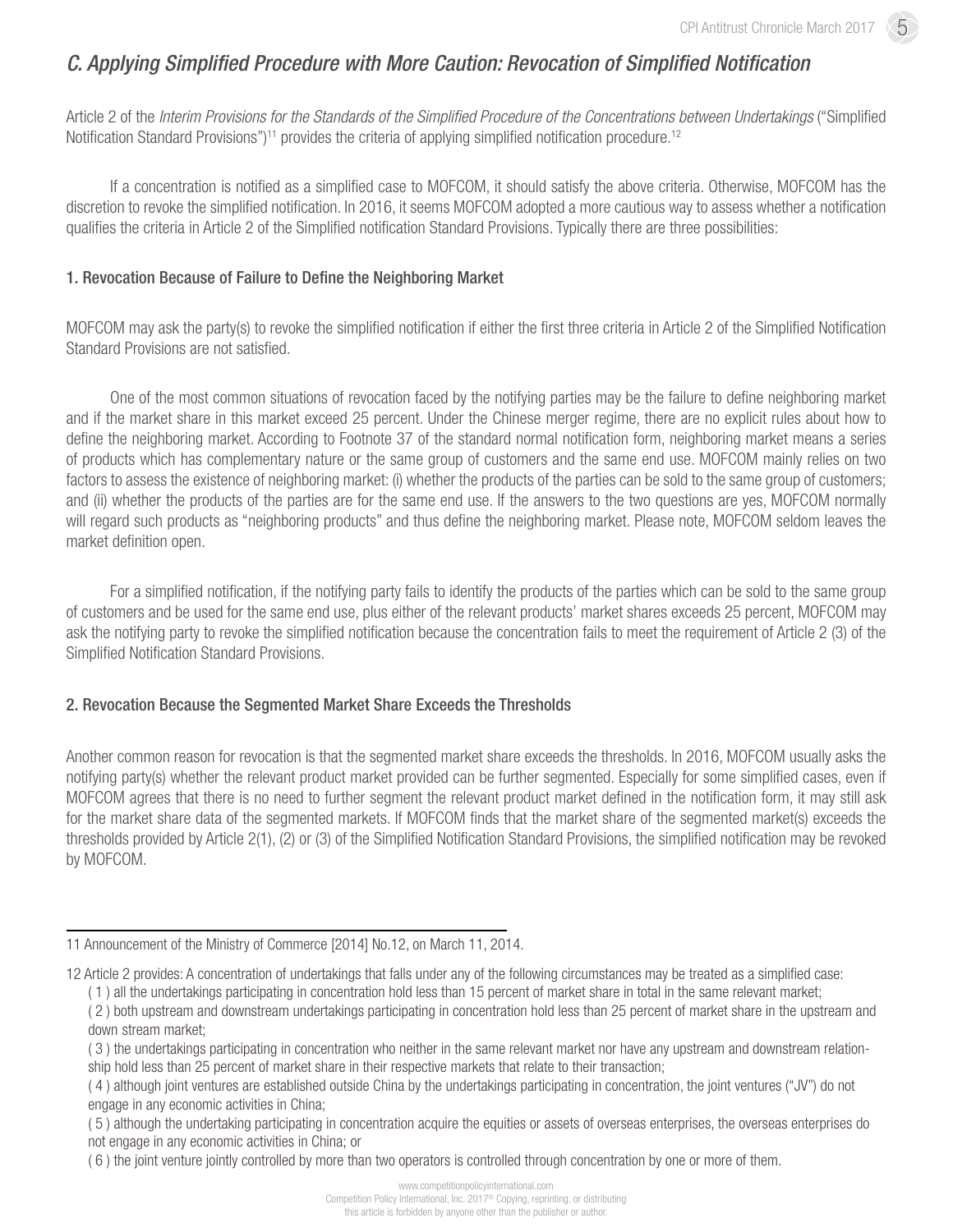#### 3. Revocation Because of the "Misunderstanding" of Article 2(4) and (5)

Article 2(4) of the Simplified Notification Guidelines describes a situation where a JV is established outside China and has no economic activities in China. According to the Simplified Notification Guidelines, in this context, simplified procedure should be applicable.

However, in practice, it is not clear, according to the Simplified Notification Guidelines, about how to ensure that the JV "has no economic activities in China." Even, based on the agreement, the parent companies in the transaction will establish a JV having no connection with China, MOFCOM may query that how to ensure the new JV will not have any economic activities in China in the future. In particular, if the geographic market of the relevant product is defined as worldwide, it could be very hard to convince MOFCOM that the JV "has no economic activity in China" in future since the sale of products may have impact on the Chinese market. In this context, MOFCOM may hold that Article 2(4) is not applicable and therefore revoke this simplified notification.

Article 2(5) describes a situation where an undertaking purchases the equities or assets of overseas enterprises, the overseas enterprises do not engage in any economic activities in China. The issue is similar. It could be hard to convince MOFCOM that, even the overseas enterprise (target) is not active in China when it is acquired, the target will not engage in any economic activities in China in the future.

Therefore, as MOFCOM's attitude towards Article 2(4) and (5) tends to be conservative, if one wants to apply simplified procedure based on Article 2(4) and (5), s/he may need to be prudent.

## III. FUTURE TRENDS

From the legislative perspective, it can be expected that with the issuance of the Revised Measures as well as other guidelines, the legal certainty of MOFCOM's merger review enforcement will be further increased.

From MOFCOM's practice in merger control, based on the above observations, first of all, MOFCOM continued to publish a series of punishment decisions regarding failure to notify in 2016. In the future, MOFCOM may further strengthen the enforcement to illegal failure to notify. The punishment for failure to notify may be more severe.

Second, it seems that MOFCOM's requirements regarding the quality and formality of the notification documents tend to be stricter recently. If the notifying party(s) fails to satisfy the requirements, MOFCOM may ask the notifying party(s) either (i) to provide the information required in supplemental questions; or (ii) to withdraw. In the foreseeable future, this trend may continue.

Third, for simplified cases, it seems MOFCOM tends to be cautious about applying the simplified procedure to prevent the parties' abuse. This tendency may also continue in the foreseeable future.

# IV. CONCLUSION

Given the above, for practitioners, from the legislative perspective, legal certainty of MOFCOM's enforcement will be further increased. In particular, when MOFCOM deals with high profile cases, close and frequent communication and cooperation between MOFCOM and other major jurisdictions will benefit the consistency of the outcome of a notification in different jurisdictions.

According to our observation of MOFCOM's recent practice and anticipation of MOFCOM's future enforcement trend, it is important to follow its rules. In particular:

First, for a concentration which reaches the turnover thresholds, it is advisable to notify the concentration and obtain MOFCOM's approval before implementing the concentration. Not only because MOFCOM maintains the practice of publishing its punishment decision regarding failure to notify, but also, MOFCOM's Deputy Direct General clearly emphasized that MOFCOM will further strengthen the investigation towards failure to notify in the future.